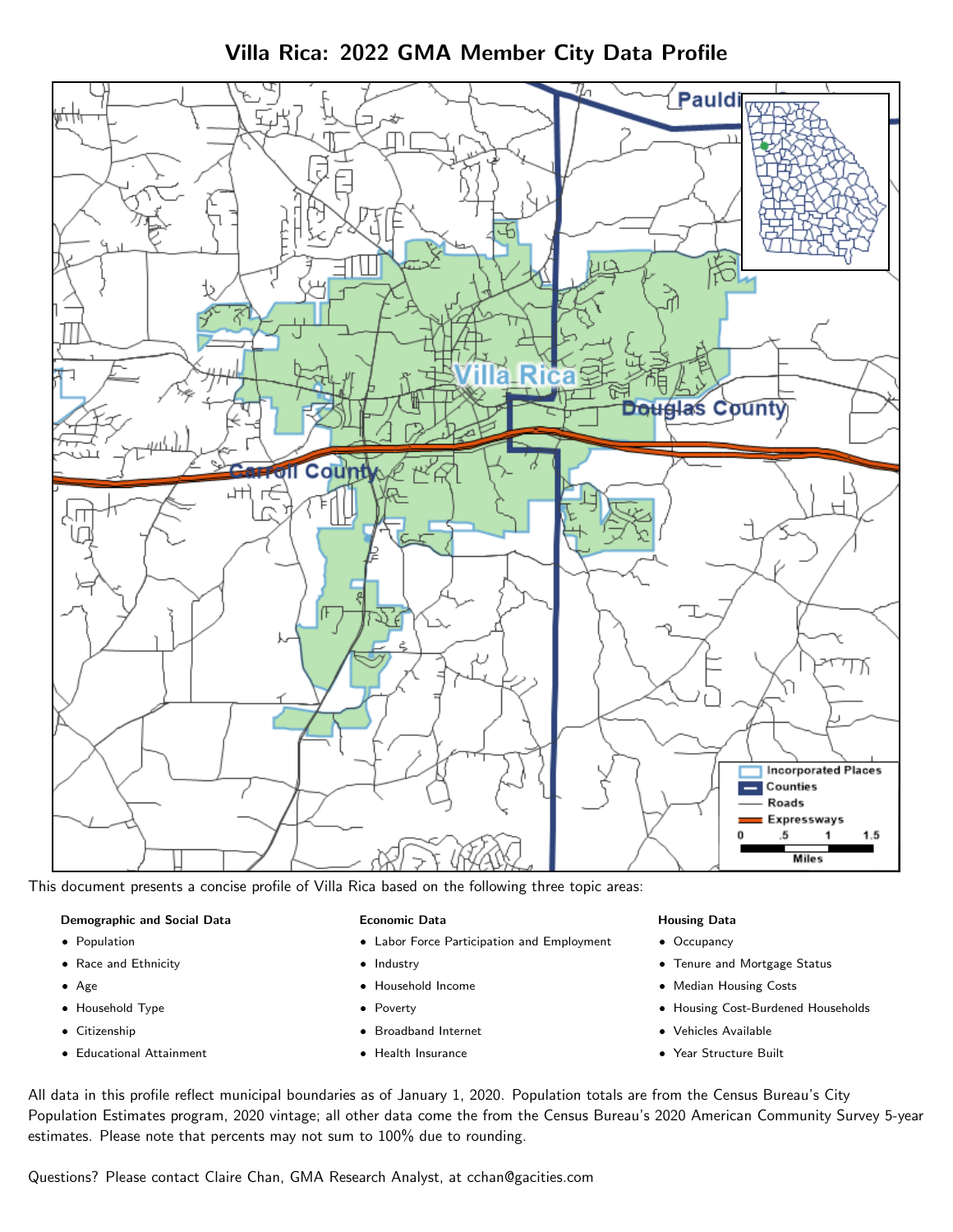# Villa Rica: Demographic and Social





**Citizenship** 



Source: American Community Survey, 2020 5-year estimates, table B05002 Source: American Community Survey, 2020 5-year estimates, table B15002

### Race and Ethnicity



Source: U.S. Census Bureau, City Population Estimates, 2020 vintage Source: American Community Survey, 2020 5-year estimates, table B03002

## Household Type



Source: American Community Survey, 2020 5-year estimates, table B01001 Source: American Community Survey, 2020 5-year estimates, table B11001

### Educational Attainment



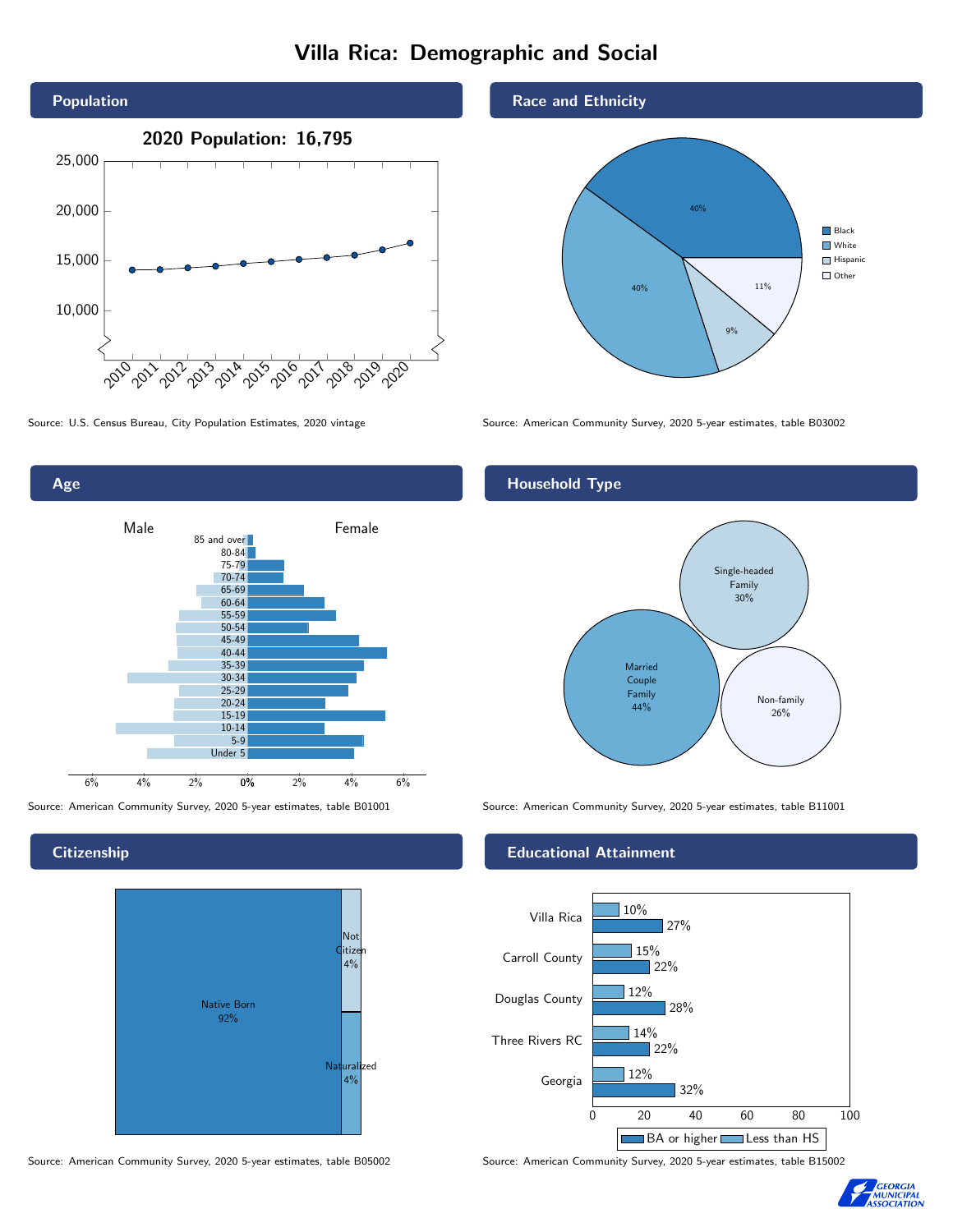# Villa Rica: Economic



Source: American Community Survey, 2020 5-year estimates, table B23001 Note: Unemployment rate is based upon the civilian labor force.

#### Household Income Georgia Three Rivers RC Douglas County Carroll County Villa Rica \$85,691 \$77,172 \$82,266 \$71,916 \$82,324 \$61,224 \$58,295 \$67,651 \$59,197 \$70,767

0 50,000 100,000 150,000 200,000 250,000

Mean Median

Source: American Community Survey, 2020 5-year estimates, tables B19013 and B19025 Source: American Community Survey, 2020 5-year estimates, table B17010



#### Industry

| Agriculture, forestry, fishing and hunting, and mining      | $0\%$ |
|-------------------------------------------------------------|-------|
| Construction                                                | 3%    |
| Manufacturing                                               | 19%   |
| <b>Wholesale Trade</b>                                      | 2%    |
| Retail Trade                                                | 15%   |
| Transportation and warehousing, and utilities               | 9%    |
| Information                                                 | $2\%$ |
| Finance and insurance, real estate, rental, leasing         | 3%    |
| Professional, scientific, mgt, administrative, waste mgt    | 13%   |
| Educational services, and health care and social assistance | 23%   |
| Arts, entertainment, recreation, accommodation, food        | $4\%$ |
| service                                                     |       |
| Other services, except public administration                | $2\%$ |
| Public administration                                       | $4\%$ |

Source: American Community Survey, 2020 5-year estimates, table C24030

## Poverty



### Health Insurance



Source: American Community Survey, 2020 5-year estimates, table B28002 Source: American Community Survey, 2020 5-year estimates, table B18135